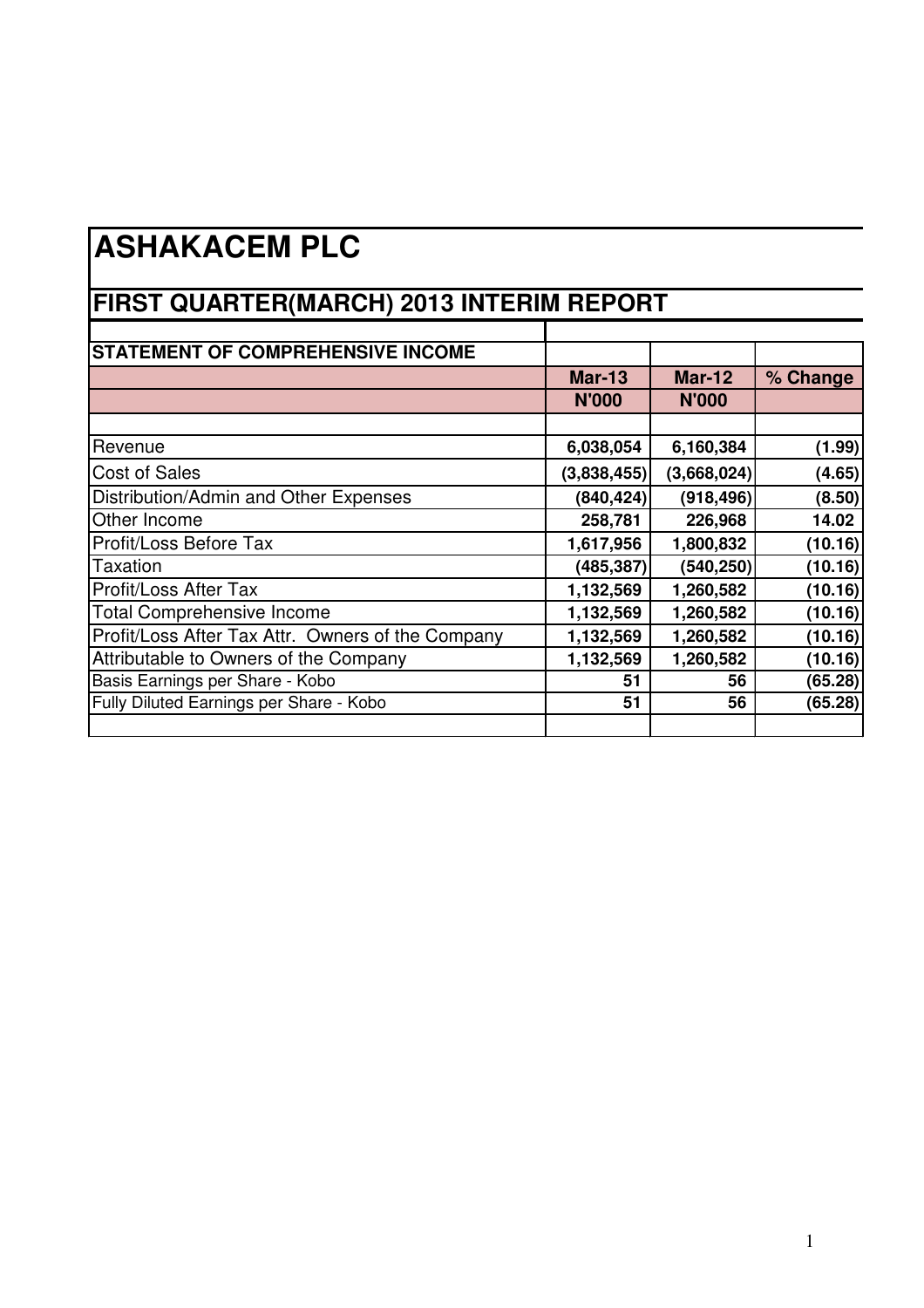| <b>STATEMENT OF FINANCIAL POSITION</b> | <b>Notes</b> | <b>Mar-13</b> | <b>Dec-12</b> | % Change |
|----------------------------------------|--------------|---------------|---------------|----------|
|                                        |              | <b>N'000</b>  | <b>N'000</b>  |          |
|                                        |              |               |               |          |
| Property, plant and equipment          | 3            | 47,569,375    | 48,271,636    | (1.45)   |
| Intangible Assets                      | 4            | 27,249        | 82,345        | (66.91)  |
| <b>Total Non Current Assets</b>        |              | 47,596,625    | 48,353,981    | (1.57)   |
|                                        |              |               |               |          |
| Inventories                            | 5            | 3,373,470     | 5,114,022     | (34.03)  |
| Trade and other receivables            | 6            | 1,050,088     | 501,554       | 109.37   |
| Cash and cash equivalents              | 7            | 16,356,682    | 13,355,675    | 22.47    |
| <b>Total Current Assets</b>            |              | 20,780,240    | 18,971,251    | 9.54     |
| Trade and Other Payables               | 8            | 6,815,171     | 7,471,759     | (8.79)   |
| Provisions                             |              |               | 17,857        | (100.00) |
| <b>Current Tax Liabilities</b>         |              | 2,576,353     | 2,090,966     | 23.21    |
| <b>Total Current Liabilities</b>       |              | 9,391,526     | 9,580,582     | (1.97)   |
| Finance Lease Obligation               |              | 76,488        | 31,545        |          |
| <b>Deferred Tax Liabilities</b>        | 10           | 5,706,979     | 5,706,979     |          |
| Retirement benefit obligation          |              | 2,555,059     | 2,491,879     | 2.54     |
| <b>Total Non-Current Liabilities</b>   |              | 8,338,526     | 8,230,403     | 1.31     |
|                                        |              |               |               |          |
| <b>Working Capital</b>                 |              | 11,388,714    | 9,390,669     | 11.51    |
| <b>Net Assets</b>                      |              | 50,646,814    | 49,514,247    | 2.29     |
| Attributable to Owners of the Company  |              | 50,646,814    | 49,514,247    | 2.29     |
|                                        |              |               |               |          |

| <b>STATEMENT OF CASH FLOW</b>                  | <b>Mar-13</b> | <b>Dec-12</b>         | % Change |
|------------------------------------------------|---------------|-----------------------|----------|
|                                                | <b>N'000</b>  | <b>N'000</b>          |          |
|                                                |               |                       |          |
| Cash Flow from Operating Activities            | 2,750,718     | 3,315,218             | (96.79)  |
| Cash Flow from Investing Activities            | 273,465       | 201,668               | (326.78) |
| Cash Flow from Financing Activities            | (23, 176)     | (926, 760)            | (107.38) |
| Net Increase/Decrease Cash and Cash Equivalent | 3,001,008     | 2,590,126             | (87.63)  |
| Cash and Cash Equivalent Beginning of the Year | 13,355,675    | 10,765,549            | 234.68   |
| Cash and Cash Equivalent End of the Year       |               | 16,356,683 13,355,675 | 8.67     |